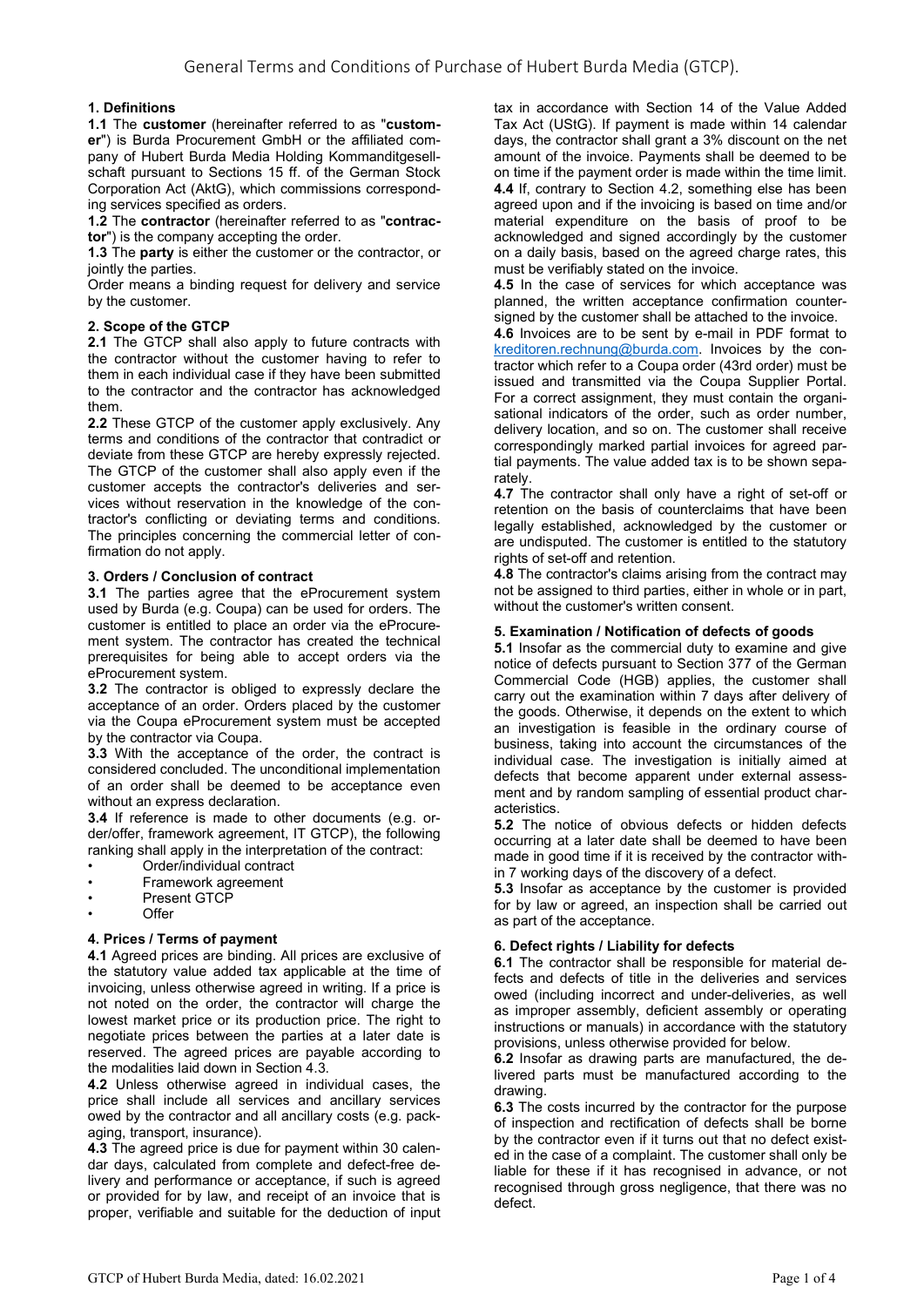6.4 If the contractor fails to fulfil its obligation to provide supplementary performance within a reasonable period of time set by the customer, the customer may, if this is provided for by law or contractually agreed, remedy the defect itself and demand compensation from the contractor for the expenses required for this purpose or a corresponding advance payment. If supplementary performance by the contractor has failed, or if setting a deadline is unnecessary or unreasonable according to legal regulations (e.g. due to particular urgency, if the contractor cannot be reached and operational safety is at risk or the occurrence of disproportionate damage is imminent), no deadline need be set; the customer shall inform the contractor of such circumstances without delay.

6.5 Electrical systems must comply with VDE regulations and VDE special regulations.

6.6 If TÜV (German Technical Inspection Association) acceptances are prescribed, the contractor shall create the respective preconditions so that the regulations of the accepting TÜV can be observed and fulfilled.

6.7 Fire protection equipment shall be designed in accordance with the regulations of the Association of Property Insurers (Verband der Sachversicherer).

6.8 The legal rights of recourse for a supplier regress arising from Sections 478, 479 BGB (German Civil Code) in the case of the purchase of consumer goods shall be available to the customer in full.

### 7. Delivery dates and deadlines / Default

7.1 Agreed delivery dates and deadlines for deliveries or services are binding. The contractor is obliged to inform the customer in writing without delay if, for whatever reason, the contractor is unlikely to be able to adhere to them. Decisive for compliance is, in the case of deliveries, the receipt of the goods at the place of destination, and in the case of services, their completion at the place of performance. If acceptance is provided for by law or agreed, the time of acceptance shall be decisive.

7.2 If the contractor is in default, the customer may demand a contractual penalty of 0.25% of the invoiced amount per completed calendar day of default, but not more than 5% of the invoiced amount in total. The right to assert further damages in accordance with the statutory provisions is reserved. If a contractual penalty has been incurred, the customer has the right to declare the reservation of the contractual penalty until the final invoice has been paid.

7.3 The contractor shall bear the procurement risk for marketable goods and supplier parts.

#### 8. Delivery / Transfer of risk / Default of acceptance

8.1 Deliveries shall be made "DDP Place of Destination, Incoterms® 2010" to the respective place indicated. Insofar as acceptance is provided for by law or agreed, performance shall only commence upon acceptance by the customer.

8.2 If the place of destination is not regulated when the contract is concluded, but the right to determine it has been transferred to the customer, the contractor shall ask immediately after receipt of the order where the delivery is to be made. The respective destination is also the place of performance of the contract (obligation to be performed at the place of performance).

8.3 If it has been agreed that shipping costs shall be borne by the customer, the most cost-effective shipping method shall be selected in each case, unless a separate agreement has been made on the shipping method or carrier.

8.4 For dispatch, all deliveries shall be handed over to the carrier sufficiently and securely packed for transport, together with the necessary accompanying documents (consignment notes etc.).

8.5 A single copy of a delivery note shall be enclosed with the delivery, stating the date (issue and dispatch), the contents of the delivery (item number and quantity), as well as the order identifier (date and number) and code number. If the delivery note is missing or incomplete, the customer is not responsible for any resulting delay in the processing and payment of the delivery. In this case, obligations to examine and give notice of defects, as well as payment and discount periods, shall be extended by the duration of the delay. If the origin or assignment of a delivery is not possible, the customer also has the right to refuse to accept the delivery.

8.6 Partial deliveries and partial services that have not been agreed require the prior consent of the customer in text form. This shall not result in payment entitlements falling due prematurely.

8.7 The contractor shall take back packaging material at the customer's request.

8.8 The risk of accidental loss and accidental deterioration of the goods shall pass to the customer upon delivery at the place of performance. Insofar as acceptance is provided for by law or agreed, this shall be decisive for the transfer of risk.

8.9 If an action or cooperation by the customer (e.g. provision of material, handing over of documents) is required for the performance of the contract by the contractor and a certain or determinable calendar time has not been agreed upon, the contractor has to request such action or cooperation early enough that no delays in the performance occur.

8.10 The contractor shall insure itself sufficiently against transport damage at its own expense. If it is agreed that the customer shall take out the transport insurance, the contractor shall inform the customer in good time of the date of dispatch, the method of dispatch, the value of the consignment, the weight, the number of colli, and the dimensions and weights of the largest collo.

#### 9. Assembly / Installation

9.1 In the case of delivery of machines with an assembly or installation obligation, the contractor shall carry out the installation at its own risk.

9.2 Prior to commencing work at the installation site, the contractor's supervisor must find out whether any other special regulations are to be observed during the performance of the work in addition to the existing operational, regulatory and generally known accident prevention regulations of the Employers' Liability Insurance Association (Berufsgenossenschaft).

9.3 The contractor shall ask to have the currently valid construction site and assembly regulations handed over to it in good time before commencement of the work on the customer's premises and shall confirm these in writing, unless it is already familiar or must be familiar with them from previous projects. For fire-causing work, a release certificate must be obtained from the company fire brigade.

9.4 The storage of building materials and materials and the erection of construction cabins shall only be carried out after a place has been allocated by the customer's property management.

9.5 The guarding of the contractor's own accommodation, the safekeeping of work equipment, work clothing, materials etc. of the contractor or its vicarious agents – even during breaks in work – is the responsibility of the contractor.

9.6 The construction and assembly sites used by the contractor must be kept in an accident-proof condition at all times and must be left tidy and clean every day after the end of work.

#### 10. Changes to services

10.1 The customer shall be entitled, at any time, to demand changes in performance in writing or in text form. The contractor undertakes to take instructions and requests for changes into account during implementation of the order.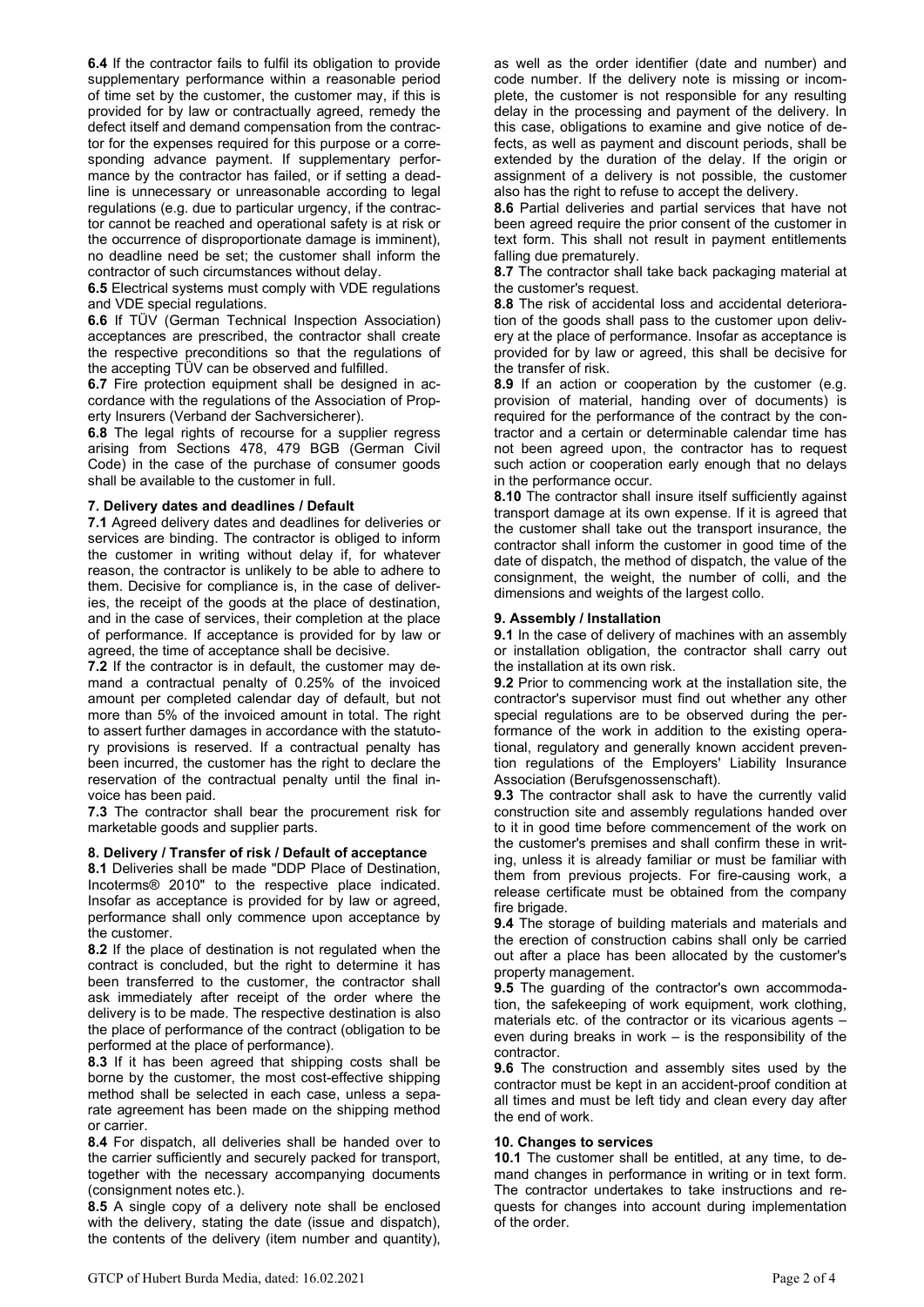10.2 In the event of a demand for a change in performance, the contractor shall inform the customer in writing or in text form within 5 working days as to whether the change in performance is possible and what effects it would have on the contract, in particular taking into account the time schedule, additional expenditure, the amount of remuneration and the obligations to cooperate. If it is not possible to prepare an offer within 5 working days due to the complexity or the extent of the change request, the contractor shall notify the customer of this immediately and the parties shall subsequently agree on a reasonable period of time.

10.3 Within a further period of 10 working days, the customer shall inform the contractor in writing as to whether the claim for a change in performance is to be maintained or whether the contract is to be continued under the old conditions.

10.4 If the customer accepts the contractor's offer to change the services, this shall be recorded in a change log and attached to the contract as an appendix.

10.5 The contractor shall only be entitled to make changes to services with written consent. In particular, a change in performance by one of the contractor's suppliers does not constitute a right to provide a changed service.

10.6 The parties agree that insignificant changes and additions (those which do not deviate by more than +/- 10% from the offer or order value) are included in the agreed remuneration.

### 11. Involvement of third parties

The contractor is not entitled to transfer the performance owed by it in full to third parties. It is also not entitled to have parts of the service provided by third parties (e.g. subcontractors) without the prior written consent of the customer.

### 12. General liability / Insurance

12.1 The contractor's contractual and non-contractual liability shall also be governed by the statutory provisions in cases other than those listed in Sections 6 and 7.

12.2 The contractor undertakes to maintain a business and product liability insurance with a coverage of at least €5 million per personal injury/property damage and to provide the customer with copies of this insurance upon request. A higher minimum insurance sum can also be agreed in individual contracts.

### 13. Limitation period

13.1 The period of limitation for the customer's claims for defects of quality and defects of title shall be 3 years from the transfer of risk, unless a longer period of limitation is provided for by law. Insofar as an acceptance is provided for by law or agreed, the limitation period shall commence with the acceptance.

13.2 Insofar as the customer is also entitled to noncontractual claims for damages due to a defect, the regular statutory period of limitation shall apply to these.

### 14. Secrecy

14.1 The parties undertake to treat as confidential all confidential information belonging to the other contracting party obtained in the course of the performance of the contract and to use it only for the purpose of the contract. This includes, in particular, technical as well as non-technical information, data, ideas, inventions, trade secrets and/or expertise, as well as other information that is designated as confidential or is recognisable as such.

14.2 The parties undertake not to use confidential information received and, in particular, not to apply for property rights. No ownership, usage and utilisation rights to confidential information, the associated expertise or any property rights registered or granted thereon shall be granted. The provision of the confidential information does not constitute a right of prior use for the receiving party.

14.3 The internal disclosure of confidential information is only permitted to the extent that this is necessary for the purpose of the contract (need-to-know) and it is ensured that only those employees receive the confidential information who have or have had obligations comparable to those contained in these GTCP imposed on them within the scope of legal possibilities.

14.4 The parties undertake not to make any confidential information available to third parties and to protect it by appropriate secrecy protection measures. The reproduction of such confidential information, insofar as it does not exclusively serve the fulfilment of the contract, is not permitted. All confidential information received and copies made thereof must be returned to the respective party immediately upon request or destroyed / deleted. This obligation does not apply to routinely made back-up copies of electronic data traffic, nor to confidential information and copies thereof which the receiving party is required to keep under applicable law. However, such copies and retained confidential information shall otherwise continue to be subject to the provisions of these GTCP.

14.5 The parties undertake, in particular, not to reverse engineer confidential information received without the express written consent of the other party and not to examine it for composition and/or manufacture (prohibition of reverse engineering).

14.6. The above-mentioned obligations shall not apply to confidential information (i) which was already in the public domain at the time of disclosure or which enters the public domain thereafter without any failure to comply with the foregoing provisions being a contributory cause thereof, (ii) which was already in the possession of the receiving party prior to disclosure, (iii) which is subsequently disclosed to the receiving party by a third party without an obligation to maintain confidentiality, unless the disclosure of such third party violates an obligation to maintain confidentiality, as far as the receiving party is aware, or (iv) which was independently developed by an employee of the receiving party without knowledge of the disclosed confidential information. If, and to the extent that, the receiving party is required by court or governmental order to disclose confidential information, the receiving party shall be entitled to disclose such confidential information to the extent required by such an order, provided that it promptly notifies the disclosing party to the extent permitted by law so that the latter may exercise its rights.

14.7 The above obligations shall apply indefinitely, in particular also after termination of the cooperation.

### 15. Retention of title

15.1 The customer reserves all proprietary rights to illustrations, plans, drawings, calculations, implementation instructions, product descriptions and other documents (materials). This also applies to substances and materials (e.g. software, finished and semi-finished products), as well as to tools, templates, samples and other items (objects) which the customer provides to the contractor for production. Such objects – as long as they are not processed – must be stored separately at the expense of the contractor and insured to an appropriate extent against destruction and loss.

15.2 The materials referred to in 15.1 must be returned after fulfilment of the contract. This shall also apply to the objects mentioned in 15.1, as long as they have not been processed.